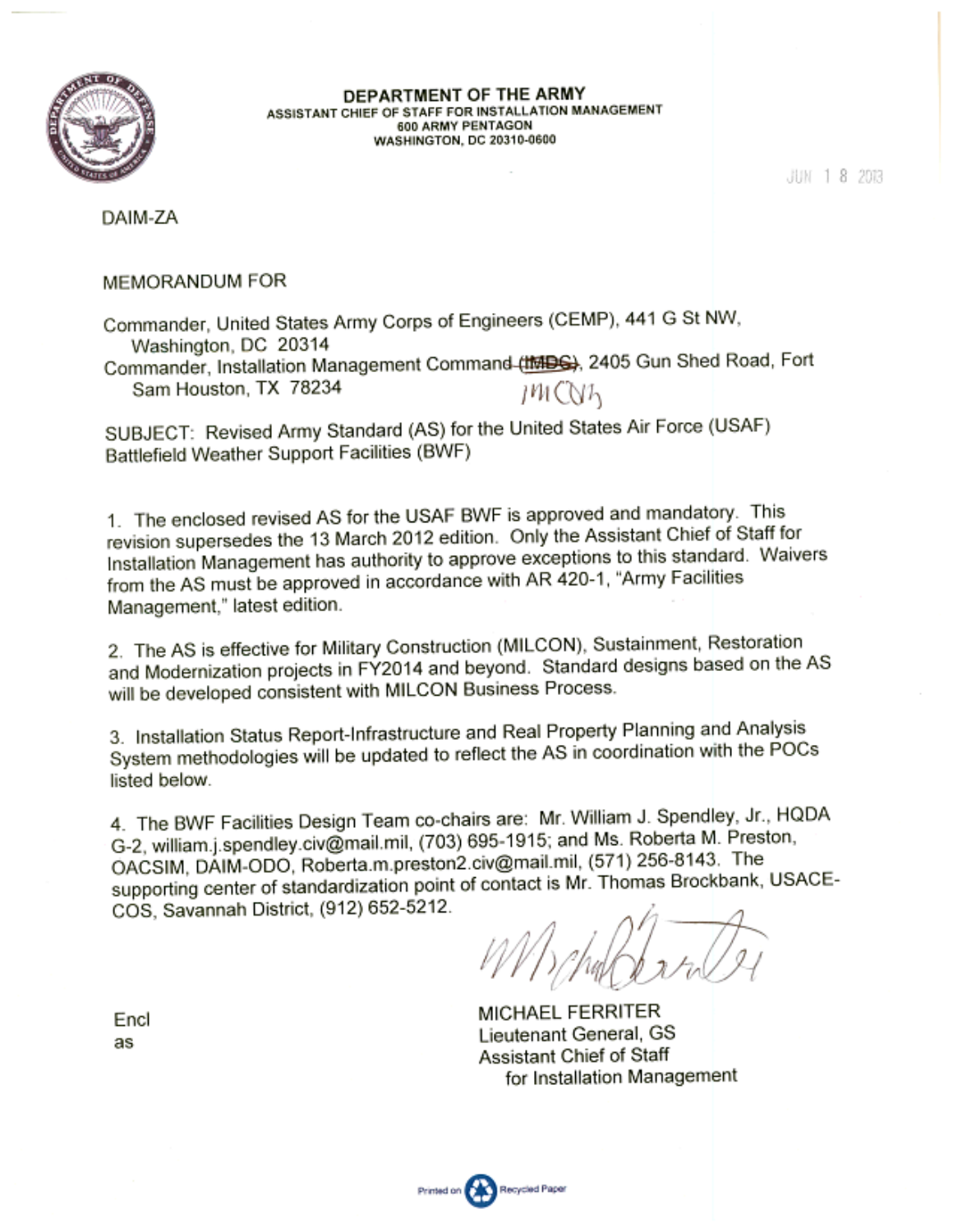

**DEPARTMENT OF THE ARMY ASSISTANT CHIEF OF STAFF FOR INSTALLATION MANAGEMENT 600 ARMY PENTAGON WASHINGTON DC 20310-0600**

# **Army Standard for United States Air Force Battlefield Weather Support Facilities for Squadrons and Detachments**

# **18 June 2013**

## **Description:**

The United States Air Force Battlefield Weather Support Facility (BWF) for Squadrons (SQDNs) and Detachments (DETs) on Army Installations provides a consolidated Support Facility on Army Installations to house, train, and sustain USAF Battlefield Weather units in direct support to Army units IAW AR 115-10. Includes administrative, personnel support, and maintenance space allowances typically provided in Army Battalion Headquarters (SQDN BWF) or Company Admin & Supply (DET BWF) facilities configured for USAF organizational structure (composition), functions, and operations IAW AR 115-10. The BWF requires both administrative and readiness modules.

## **Applicability:**

- The Army Standard (AS) applies to the planning, programming, design, construction, assignment of, and reuse for BWF on Army Installations under the provision of AR 115-10.
- All USACE geographic districts shall incorporate the mandatory design criteria described herein in close coordination with the USACE designated Center of Standardization (COS) for BWF (Savannah District (CESAS)) on Army Installations. All BWF projects must be reviewed by the COS to ensure conformance with the AS.
- This AS incorporates space allowances, standards, and or criteria, which may be in conflict with criteria contained in AR 405-70, with the exception of administrative space. Where such conflicts exist, other than administrative space, this AS shall serve as the primary authority for BWF on Army installations.

### **Waivers:**

- Only the Assistant Chief of Staff for Installation Management (ACSIM) has authority to approve exceptions to the AS.
- Waivers from the AS must be requested in accordance with the AR 420-1 and the Army Facilities Standardization Program Charter, latest edition.

The Guidance Section, following the Mandatory Criteria table, provides instructions and definitions necessary for the application of the mandatory requirements contained in the tabular section of the AS. As such, use the guidance in conjunction with the AS Mandatory Criteria to ensure the intent and embedded functionality contained herein will meet the Army's mandatory requirements set forth by this Standard.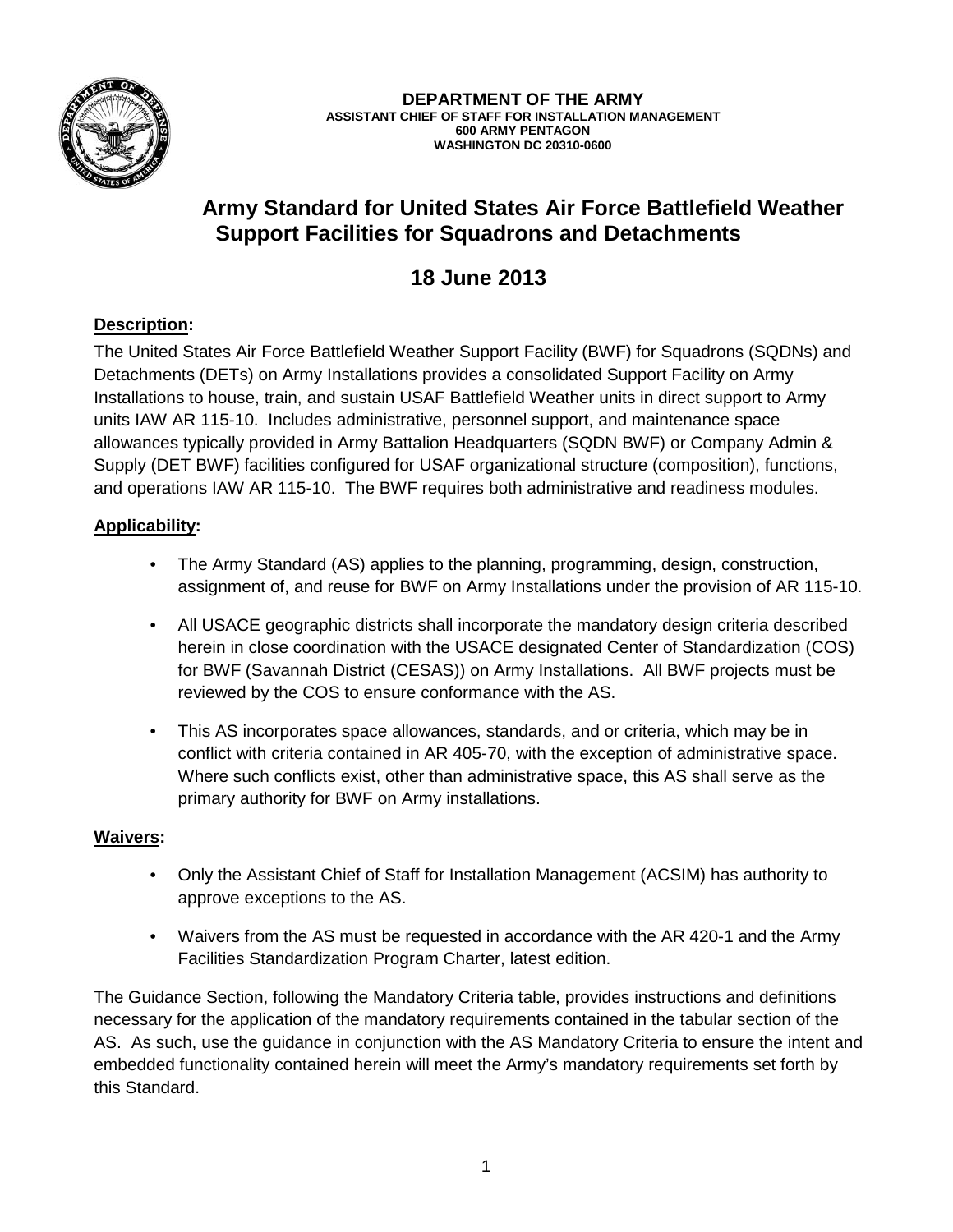| <b>ITEM</b>             | <b>ARMY STANDARD MANDATORY CRITERIA</b>                                                                                                                                                                                                                                                                                                                                                                                                                                                                                                                                                                                                                      |  |
|-------------------------|--------------------------------------------------------------------------------------------------------------------------------------------------------------------------------------------------------------------------------------------------------------------------------------------------------------------------------------------------------------------------------------------------------------------------------------------------------------------------------------------------------------------------------------------------------------------------------------------------------------------------------------------------------------|--|
|                         | This table provides the mandatory spatial and functional allowances for the<br>BWF. Planners shall use these mandatory criteria to develop space<br>allowances for modules of a BWF before considering development of<br>unique or specialized space allowances apart from those set forth in this<br>AS.                                                                                                                                                                                                                                                                                                                                                    |  |
|                         | All design agents shall incorporate the key mandatory design features<br>described herein in close coordination with the US Army Corps of Engineers<br>(USACE) designated Centers of Standardization (COS) for BWF (Savannah<br>District (CESAS)). All BWF projects must be reviewed by CESAS.                                                                                                                                                                                                                                                                                                                                                               |  |
|                         | Provide all functional areas and functionality to both SQDN BWF and DET<br>BWF, unless otherwise indicated.                                                                                                                                                                                                                                                                                                                                                                                                                                                                                                                                                  |  |
| <b>Facility Concept</b> | The BWF is similar to the Company Operations Facility (COF) in that the<br>BWF provides an Admin Module for offices and admin support functions,<br>and a Readiness Module consisting of the Personnel Support Bay and the<br>Equipment Support Bay. The BWF has a larger Admin Module for the<br>weather analysis functions that the flights perform, as well as differences in<br>the Readiness Module. The command group offices for the BWF for<br>SQDNs are similar to the command group offices for the Battalion<br>Headquarters (BN HQ) as they are commanded by officers of the same<br>rank.                                                       |  |
| <b>Sizes</b>            | There are two standard buildings, each with two standard sizes:<br>• USAF Squadron Battlefield Weather Facility (SQDN BWF): The large<br>accommodates 60-85 personnel (PN) with SQDN staff overhead, four (4)<br>flights and a support flight. The small accommodates 30-50 (PN) with<br>SQDN staff overhead, two (2) flights and a support flight.<br>• USAF Detachment Battlefield Weather Facility (DET BWF): The large<br>accommodates 45 to 60 PN with three (3) flights and a support flight. The<br>small accommodates 20-40 PN with two flights and a support flight. DETs<br>do not have the staff overhead, thus have a smaller footprint overall. |  |
| <b>SITE PLANNING</b>    |                                                                                                                                                                                                                                                                                                                                                                                                                                                                                                                                                                                                                                                              |  |
| Site Planning           | The optimal site provides proximity to the senior supported tactical<br>commander and the Installation Air Complex. Line of site to a stationary<br>satellite is a required operational condition.                                                                                                                                                                                                                                                                                                                                                                                                                                                           |  |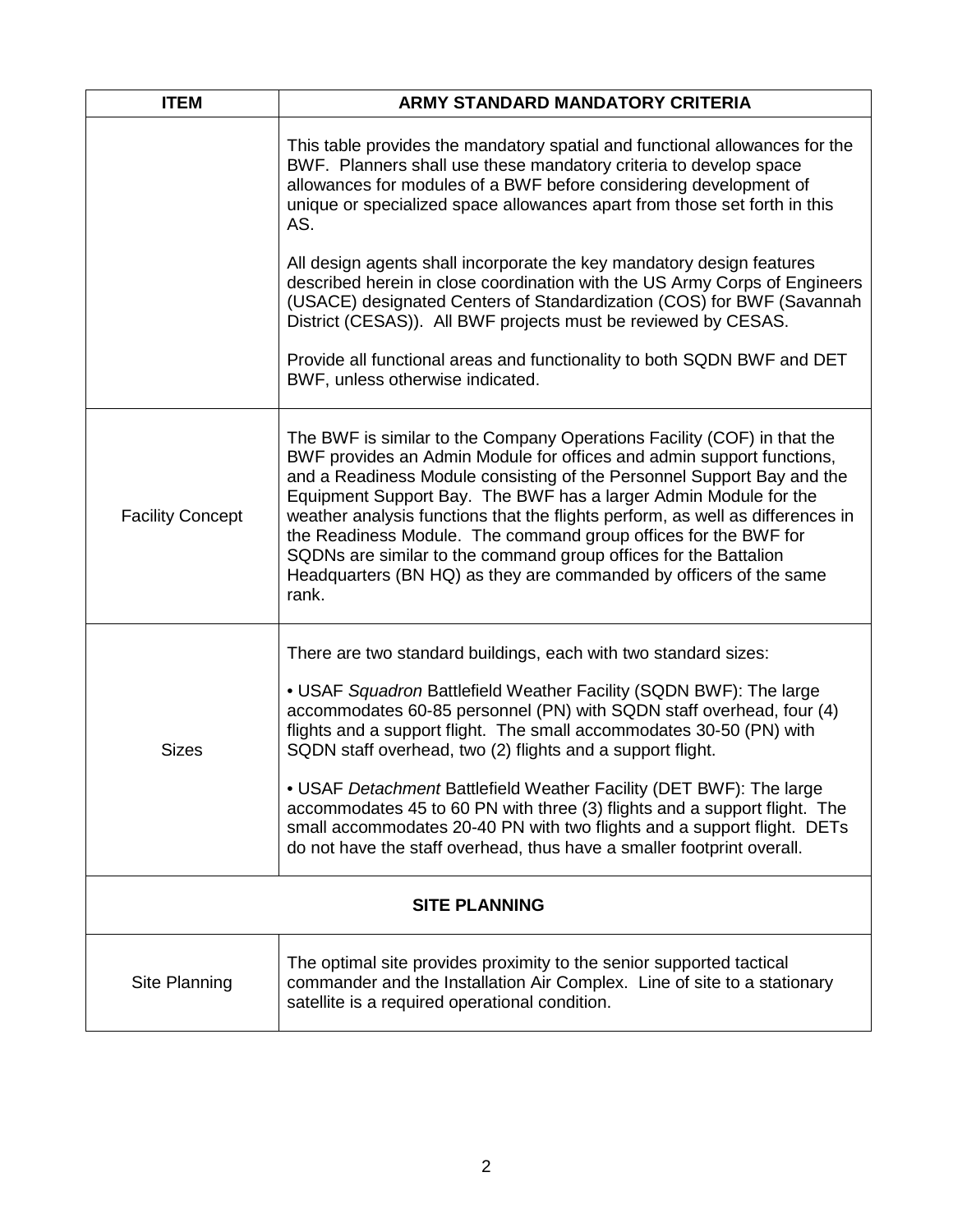| <b>GROSS AREA of FACILITIES</b>                   |                               |                                                                                                                                                                                                                                                                       |  |  |
|---------------------------------------------------|-------------------------------|-----------------------------------------------------------------------------------------------------------------------------------------------------------------------------------------------------------------------------------------------------------------------|--|--|
|                                                   |                               | BWF gross area of facilities applies to new construction only, apply net<br>areas for each functional area when repurposing facilities:                                                                                                                               |  |  |
| Gross Area of<br><b>Facilities</b><br>(FCC 141XX) | Large SQDN<br>Small SQDN      | 19,800 GSF<br>13,300 GSF                                                                                                                                                                                                                                              |  |  |
|                                                   | Large DET<br>Small DET        | 14,600 GSF - Revised<br>10,700 GSF - Revised                                                                                                                                                                                                                          |  |  |
|                                                   | Secure Tactical Vehicle Area: |                                                                                                                                                                                                                                                                       |  |  |
|                                                   | Large SQDN<br>Small SQDN      | 5,400 SY<br>3,400 SY                                                                                                                                                                                                                                                  |  |  |
|                                                   | Large DET<br>Small DET        | 4,400 SY<br>2,800 SY<br>NOTES:                                                                                                                                                                                                                                        |  |  |
|                                                   | environmental factors.        | 1. Gross Area of Facilities Gross Square Feet (GSF) Deviation: Facility<br>constructed gross area shall not exceed 105% of space allocation set<br>forth in this document to accommodate site, construction, or                                                       |  |  |
|                                                   |                               | 2. Design projects will fully comply with the Sustainable Design &<br>Development (SDD) policy as stated in Memorandum, ASA (IE&E),<br>27 Oct 10, subject: Sustainable Design and Development Update<br>(Environmental and Energy Performance). The programmed amount |  |  |
|                                                   | with the SDD policy.          | and square footage will be adjusted by the Department of Army after<br>the 3086 review to incorporate energy enhancements to fully comply                                                                                                                             |  |  |
| <b>ADMIN MODULE</b>                               |                               |                                                                                                                                                                                                                                                                       |  |  |
| <b>Admin Module</b>                               |                               | The Admin Module consists of two areas, the Command Group Offices area<br>and the office and admin Special Purpose Space area.                                                                                                                                        |  |  |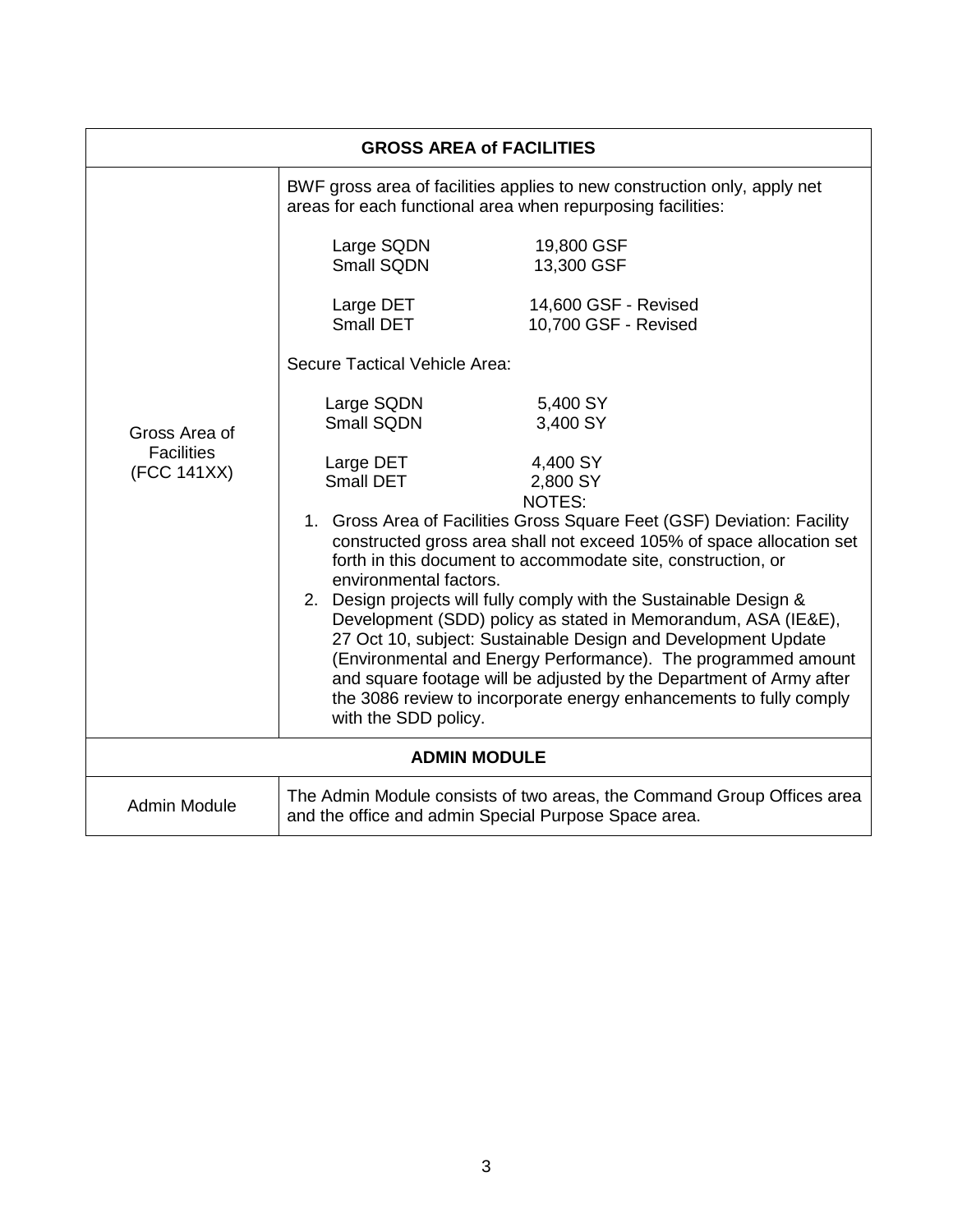|                                                     | Provide a Command Group of offices for each SQDN.                                                                                                                                                                                                                                                                                                                                                                                                                                                                                                                                                                                                                                                                                                                                                                                                                             |  |
|-----------------------------------------------------|-------------------------------------------------------------------------------------------------------------------------------------------------------------------------------------------------------------------------------------------------------------------------------------------------------------------------------------------------------------------------------------------------------------------------------------------------------------------------------------------------------------------------------------------------------------------------------------------------------------------------------------------------------------------------------------------------------------------------------------------------------------------------------------------------------------------------------------------------------------------------------|--|
| <b>Command Group</b><br><b>Offices</b>              | 1. The Command Group shall consist of Private Offices for the SQDN<br>Commander (200 net square feet (NSF)), the Superintendent (150<br>NSF), and the First Sergeant (110 NSF).<br>2. Provide two (2) Open Office Workstations for executive support<br>personnel within the Command Group, NMT six (6) feet x eight (8) (48<br>NSF) each, with executive file space of 88 NSF.<br>3. Provide a Command Group Reception Area NMT 60 NSF.<br>4. Provide a Command Group File Storage area NMT (88 NSF)<br>5. Provide a Private Restroom for the Command Group (54 NSF).<br>6. Provide a Command Conference Room with a conference table<br>seating of NMT 12 seats and 12 side seats for the large SQDN and<br>NMT 8 seats and 8 side seats for the small SQDN.<br>The basis of allowance is one (1) Command Group per SQDN BWF. The<br>DET BWF does not have a Command Group. |  |
| <b>Private Offices</b>                              | SQDN: Provide two (2) Private Offices for the SQDN BWF: Director of<br>Operations (150 NSF) and the Assistant Director of Operations (110 NSF).                                                                                                                                                                                                                                                                                                                                                                                                                                                                                                                                                                                                                                                                                                                               |  |
|                                                     | DET: Provide three (3) Private Offices for the DET BWF: DET Commander<br>(150 NSF), DET Operations Officer (150 NSF), and Senior Enlisted NCOIC<br>(110 NSF).                                                                                                                                                                                                                                                                                                                                                                                                                                                                                                                                                                                                                                                                                                                 |  |
| Semi-Private Offices                                | Provide Semi-Private Offices of 150 NSF each as follows:                                                                                                                                                                                                                                                                                                                                                                                                                                                                                                                                                                                                                                                                                                                                                                                                                      |  |
|                                                     | Large SQDN BWF: Provide for each pair (four (4) pairs) of Flight<br>Commanders and NCOICs, and one (1) for the Support Flight Commander<br>and NCOIC pair.                                                                                                                                                                                                                                                                                                                                                                                                                                                                                                                                                                                                                                                                                                                    |  |
|                                                     | Small SQDN BWF: Provide for each pair (two (2) pairs) of Flight<br>Commanders and NCOICs, and one (1) for the Support Flight Commander<br>and NCOIC pair.                                                                                                                                                                                                                                                                                                                                                                                                                                                                                                                                                                                                                                                                                                                     |  |
|                                                     | Large DET BWF: Provide for each pair (three (3) pairs) of OIC-NCOIC<br>team leaders.                                                                                                                                                                                                                                                                                                                                                                                                                                                                                                                                                                                                                                                                                                                                                                                          |  |
|                                                     | Small DET BWF: Provide for each pair (two (2) pairs) of OIC and NCOIC<br>team leaders.                                                                                                                                                                                                                                                                                                                                                                                                                                                                                                                                                                                                                                                                                                                                                                                        |  |
| Open Office, General<br>Purpose (GP)<br>Workstation | Provide Open Office space for all personnel not in Private or Semi-Private<br>Offices. Provide 48 (NSF) for each Open Office GP Workstation. The<br>allowance of GP Workstation size (six (6) feet by eight (8) feet) may not be<br>reconfigured without waiver.                                                                                                                                                                                                                                                                                                                                                                                                                                                                                                                                                                                                              |  |
| Organizational<br>Classrooms                        | Provide an Organizational Classroom, NTE 800 NSF for large SQDNs and<br>DETs, and NTE 600 NSF for small SQDNs and DETs. The Organizational<br>Classroom requires 15 Secret Internet Protocol Router (SIPR) drops to train<br>an entire flight at one time. Provide the room with a movable divider and<br>access control.                                                                                                                                                                                                                                                                                                                                                                                                                                                                                                                                                     |  |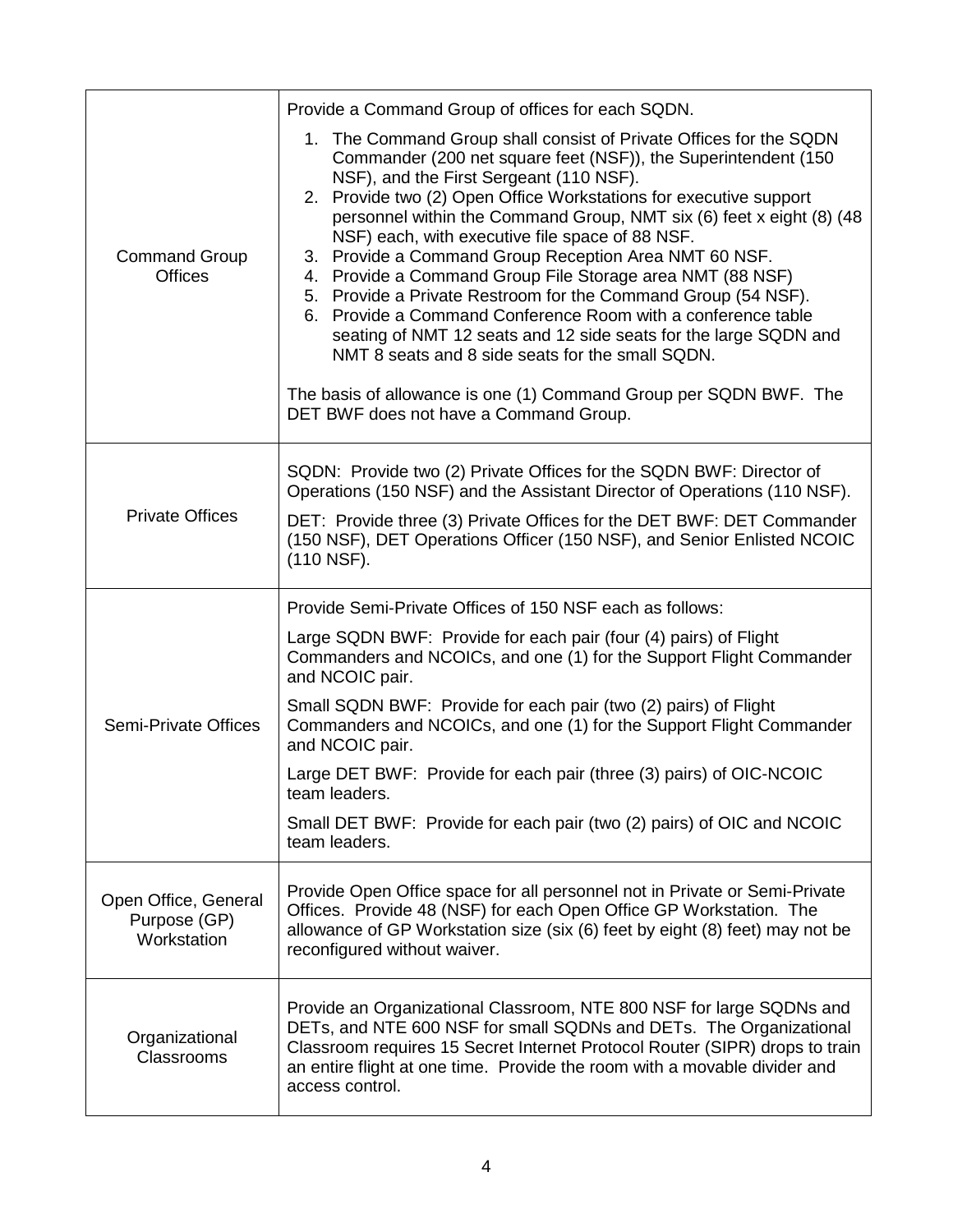| SIPR Café with<br><b>COMSEC Storage and</b><br>Secure File Storage      | Provide a SIPR Café as a separate room with 200 NSF and four (4) SIPR<br>drop stations. Provide space for a container for Communications Security<br>(COMSEC) / Controlled Cryptographic Item (CCI) storage IAW AR 380-40.<br>Provide space for a container for Secure File Storage for classified files IAW<br>AR 380-5. Provide access control. |  |
|-------------------------------------------------------------------------|---------------------------------------------------------------------------------------------------------------------------------------------------------------------------------------------------------------------------------------------------------------------------------------------------------------------------------------------------|--|
| <b>File Storage</b>                                                     | Provide File Storage space (88 NSF) in the Open Office space for the<br>flights.                                                                                                                                                                                                                                                                  |  |
| General Purpose (GP)<br>Storage                                         | Provide GP Storage space (96 NSF) in the Open Office space for the<br>flights.                                                                                                                                                                                                                                                                    |  |
| <b>Break Room</b>                                                       | Provide a Break Room (NTE 108 NSF).                                                                                                                                                                                                                                                                                                               |  |
| Printer / Copier                                                        | Provide Printer / Copier space (96 NSF) in the Open Office area.                                                                                                                                                                                                                                                                                  |  |
| <b>READINESS MODULE</b>                                                 |                                                                                                                                                                                                                                                                                                                                                   |  |
| <b>Readiness Module</b>                                                 | The Readiness Module consists of two bays, the Personnel Support Bay<br>and the Equipment Support Bay.                                                                                                                                                                                                                                            |  |
|                                                                         | <b>Personnel Support Bay</b>                                                                                                                                                                                                                                                                                                                      |  |
| <b>Shower Rooms</b>                                                     | Provide showers for 100 % of the military strength to shower after daily unit<br>PT. Provide showers at a ratio of 75:25 for the ratio of men to women at the<br>SQDNs and 75:25 for the DETs. Provide half-length shower lockers for at a<br>ratio of 3:1 lockers to showers. See guidance section for throughput<br>criteria.                   |  |
| <b>Battlefield Airman</b><br><b>Management System</b><br>(BAMS) lockers | The Personnel Support Bay provides space for Battlefield Airman<br>Management System (BAMS) lockers / cages (18 NSF per PN) for the<br>authorized military strength of the SQDN or DET.                                                                                                                                                           |  |
| <b>Equipment Support Bay</b>                                            |                                                                                                                                                                                                                                                                                                                                                   |  |
| <b>Arms Vault</b>                                                       | Provide an Arms Vault of 400 NSF for SQDNs and DETs. The Arms Vault<br>accommodates arms, ammunition, and explosives. The design includes the<br>option for use of prefabricated, modular vaults.                                                                                                                                                 |  |
|                                                                         | (Note: Basis of weapons issue is 1 M-9 (or replacement) and 1 M-4/M-16<br>per service member for each of the SQDN and DET staffs.)                                                                                                                                                                                                                |  |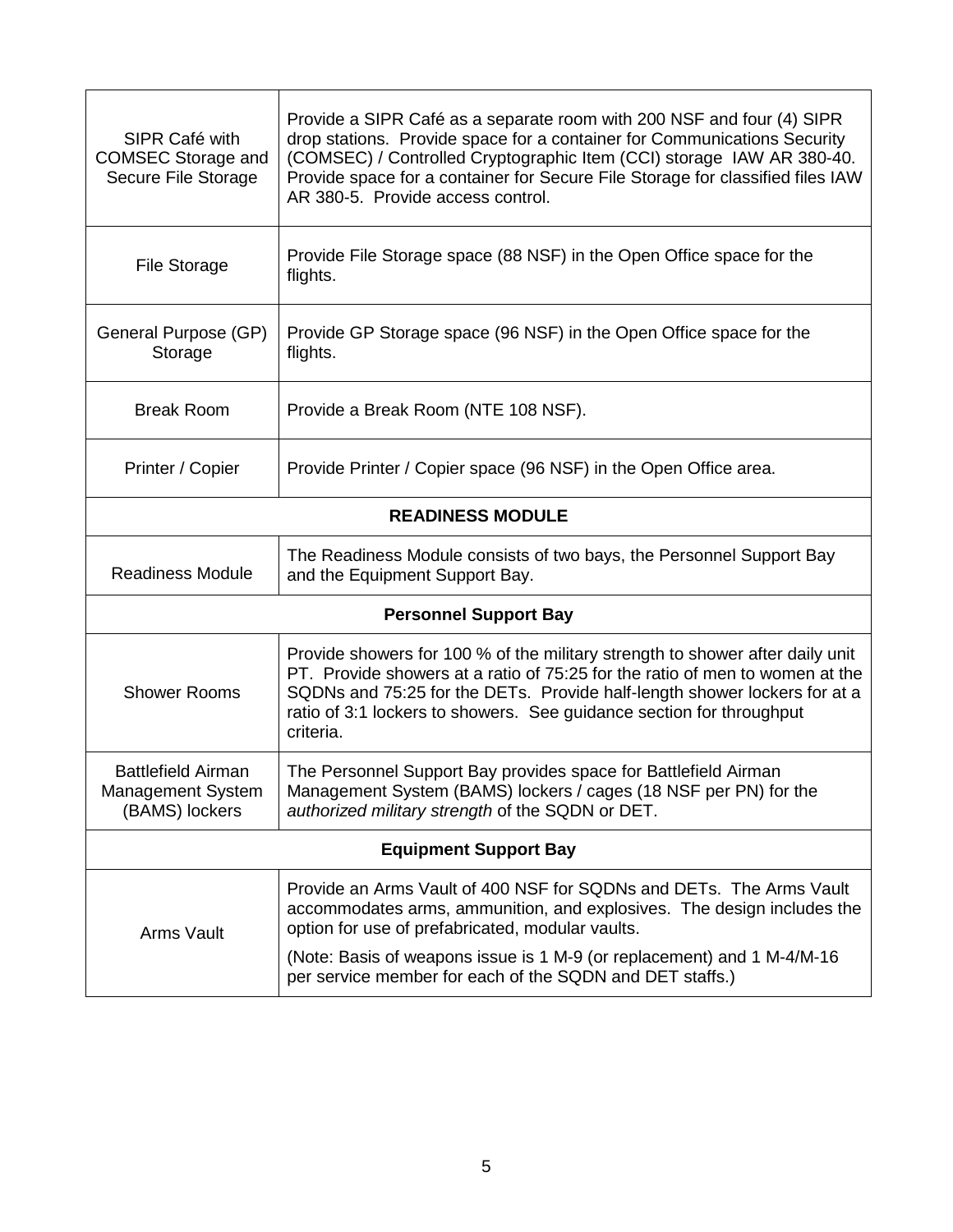| Multi-Purpose Room                         | Non-Waiverable (NW). Within the Equipment Support Bay, provide<br>required Multi-Purpose Space. Provide an area with no ceiling and no<br>ceiling obstructions (no duct work, no electrical work, or other obstructions)<br>four feet by four feet to set up the Tactical Meteorological Observing<br>System - 53s (TMQ-53s) for maintenance. Provide this space with no<br>obstruction for maintenance for NLT two (2) TMQ-53s with a radius of eight<br>(8) feet for each TMQ-53 for large SQDNs and large DETs. Provide this<br>space for maintenance with no obstructions for NLT one (1) TMQ-53 with a<br>radius of eight (8) feet for small SQDNs and small DETs. |  |  |
|--------------------------------------------|-------------------------------------------------------------------------------------------------------------------------------------------------------------------------------------------------------------------------------------------------------------------------------------------------------------------------------------------------------------------------------------------------------------------------------------------------------------------------------------------------------------------------------------------------------------------------------------------------------------------------------------------------------------------------|--|--|
| Radio Maintenance                          | Provide bench maintenance space for radio repair in Multi-Purpose Room.                                                                                                                                                                                                                                                                                                                                                                                                                                                                                                                                                                                                 |  |  |
| Communications<br><b>Equipment Storage</b> | Provide Communications Equipment Storage space for unit radios and<br>communications equipment (94 NSF).                                                                                                                                                                                                                                                                                                                                                                                                                                                                                                                                                                |  |  |
|                                            | Provide Non-Sensitive Secure Storage (NSSS) space 166 NSF, plus 24<br>NSF (six (6) feet by four (4) feet) for each TMQ-53 set on the unit's<br>authorized equipment list.                                                                                                                                                                                                                                                                                                                                                                                                                                                                                               |  |  |
| <b>Non-Sensitive Secure</b>                | Large SQDN 525 NSF (based on 14 TMQ-53s)                                                                                                                                                                                                                                                                                                                                                                                                                                                                                                                                                                                                                                |  |  |
| Storage                                    | Small SQDN 400 NSF (based on eight (8) TMQ-53s)                                                                                                                                                                                                                                                                                                                                                                                                                                                                                                                                                                                                                         |  |  |
|                                            | Large DET 400 NSF (based on eight (8) TMQ-53s)                                                                                                                                                                                                                                                                                                                                                                                                                                                                                                                                                                                                                          |  |  |
|                                            | Small DET 325 NSF (based on six (6) TMQ-53s)                                                                                                                                                                                                                                                                                                                                                                                                                                                                                                                                                                                                                            |  |  |
| <b>NBC Storage</b>                         | Provide NBC Storage space (94 NSF).                                                                                                                                                                                                                                                                                                                                                                                                                                                                                                                                                                                                                                     |  |  |
|                                            | Provide Unit Equipment Storage (organizational storage) for other unit<br>equipment with climate control to prevent dry heat and humid heat from<br>producing dry rot and mold of canvas and cloth equipages, as well as allow<br>the same equipages to dry in either humid or cold climates.                                                                                                                                                                                                                                                                                                                                                                           |  |  |
| Unit Equipment<br>Storage                  | Large SQDN 500 NSF                                                                                                                                                                                                                                                                                                                                                                                                                                                                                                                                                                                                                                                      |  |  |
|                                            | Small SQDN 250 NSF                                                                                                                                                                                                                                                                                                                                                                                                                                                                                                                                                                                                                                                      |  |  |
|                                            | Large DET 300 NSF                                                                                                                                                                                                                                                                                                                                                                                                                                                                                                                                                                                                                                                       |  |  |
|                                            | Small DET 200 NSF                                                                                                                                                                                                                                                                                                                                                                                                                                                                                                                                                                                                                                                       |  |  |
| <b>BUILDING FUNCTIONALITY</b>              |                                                                                                                                                                                                                                                                                                                                                                                                                                                                                                                                                                                                                                                                         |  |  |
| Accessibility                              | BWF shall comply with Architectural Barriers Act (ABA) Accessibility<br>Standard for Department of Defense Facilities.                                                                                                                                                                                                                                                                                                                                                                                                                                                                                                                                                  |  |  |
| Telecommunications                         | Provide Telecommunications infrastructure to meet Installation Information<br>Infrastructure Architecture (I3A) and American National Standards<br>Institute/Telecommunications Industry Association/Electronic Industries<br>Alliance (ANSI/TIA/EIA) 568 and 569 requirements. Provide NIPR and<br>SIPR communications infrastructure per ISEC.                                                                                                                                                                                                                                                                                                                        |  |  |
| <b>SITE FUNCTIONAL ELEMENTS</b>            |                                                                                                                                                                                                                                                                                                                                                                                                                                                                                                                                                                                                                                                                         |  |  |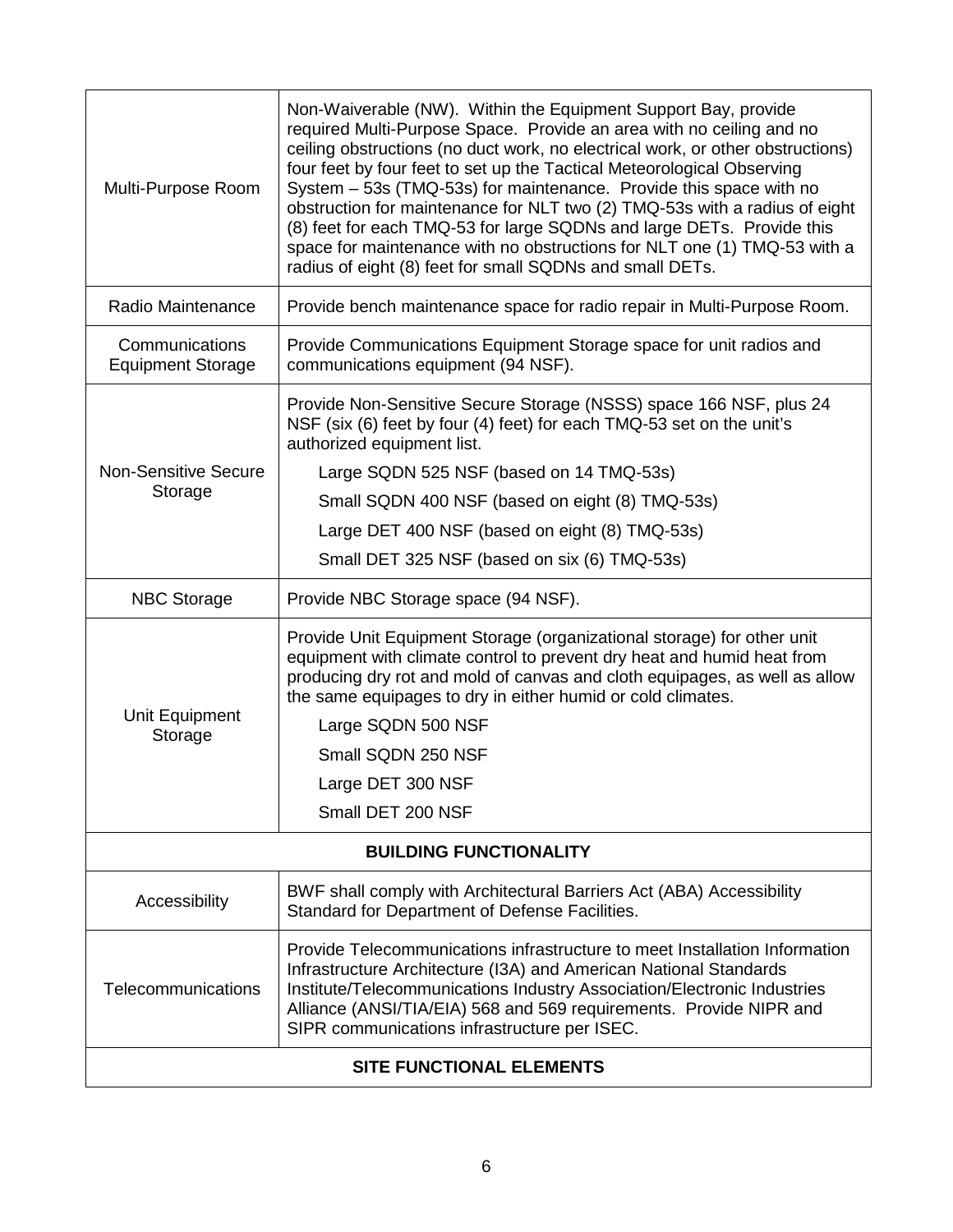| <b>Exterior Training Area</b>                      | (NW) Provide a 10 ft X 10 ft covered hardstand with three electrical power<br>outlets (120 Volt), and lighting. Provide a grass or dirt training area<br>immediately adjacent to the hardstand for setting up at least three (3) TMQ-<br>53s, one tactical weather radar, and one tactical satellite communication<br>system for training. Each TMQ-53 and the tactical weather radar requires<br>the area of an eight (8) foot radius when set up, plus circulation area, for<br>weather personnel to train around them. The tactical satellite<br>communications system footprint is negligible. The grass or dirt training<br>area requires line-of-sight to geostationary equatorial satellites. |
|----------------------------------------------------|------------------------------------------------------------------------------------------------------------------------------------------------------------------------------------------------------------------------------------------------------------------------------------------------------------------------------------------------------------------------------------------------------------------------------------------------------------------------------------------------------------------------------------------------------------------------------------------------------------------------------------------------------------------------------------------------------|
| <b>Privately Operated</b><br>Vehicle (POV) Parking | Provide POV parking for 90% of authorized strength in the BWF on the<br>facility site.                                                                                                                                                                                                                                                                                                                                                                                                                                                                                                                                                                                                               |
| <b>Organizational Vehicle</b><br>Parking           | Provide a secured organizational vehicle parking area for Trucks, Utility:<br>Cargo / Troop Carrier 1-1/4 Ton 4x4 W/E (HMMWV) with Light Tactical<br>Trailers, 3⁄4 Ton:                                                                                                                                                                                                                                                                                                                                                                                                                                                                                                                              |
|                                                    | SQDNs have:                                                                                                                                                                                                                                                                                                                                                                                                                                                                                                                                                                                                                                                                                          |
|                                                    | 15-20 each for a large SQDN                                                                                                                                                                                                                                                                                                                                                                                                                                                                                                                                                                                                                                                                          |
|                                                    | 10-15 each for a small SQDN                                                                                                                                                                                                                                                                                                                                                                                                                                                                                                                                                                                                                                                                          |
|                                                    | <b>DETs have:</b>                                                                                                                                                                                                                                                                                                                                                                                                                                                                                                                                                                                                                                                                                    |
|                                                    | 15-20 each for a large DET                                                                                                                                                                                                                                                                                                                                                                                                                                                                                                                                                                                                                                                                           |
|                                                    | 5-10 each for a small DET                                                                                                                                                                                                                                                                                                                                                                                                                                                                                                                                                                                                                                                                            |
| <b>Helium Storage</b>                              | Provide Helium Storage space (48 NSF) (SQDNs only).                                                                                                                                                                                                                                                                                                                                                                                                                                                                                                                                                                                                                                                  |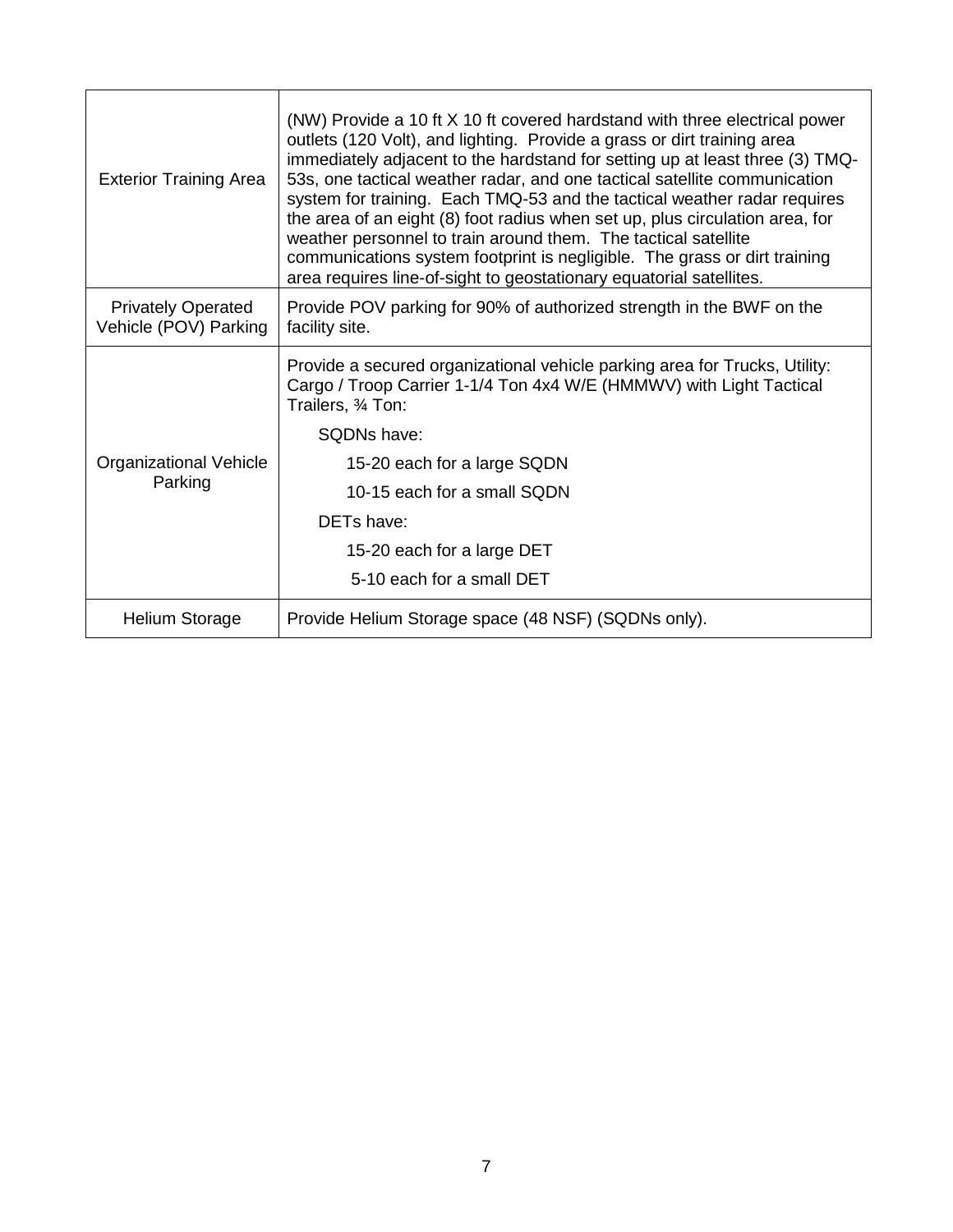#### **GUIDANCE**

1. General. The following guidance for application of the BWF AS is provided for design agent use in coordination with the Garrison Department of Public Works or equivalent.

2. COMPLIANCE THRESHOLD. The AS may identify an Army regulation, technical guide or other written guidance as mandatory criteria. The Corps of Engineers Center of Standardization (COS) provides the first line technical compliance review. The FDT, in conjunction with the COS, will resolve any issues where there may be conflicting, unclear, or no compliance measurement threshold. Resolution may require senior leadership guidance or amendment of the AS. Only the ACSIM may approve adjustments or changes to the requirements in an AS. The AS is not intended to provide compliance criteria detailed in references, regulations, industry standards, or standard design.

3. The BWF AS simultaneously addresses past issues, current needs, and future requirements. It provides the capability to accommodate requirements without the need for new construction by providing an objective basis for evaluating existing facilities at the functional area level. There is a band of acceptability in the application and implementation of these standards. However, the range of acceptability is determined through a Functional Review process and deviation from this standard will equally consider implications on future requirements embedded herein and the potential impact of follow-on or retrofit construction activities on readiness as well as current situation.

### **Design Philosophy**

1. In some cases, the functional and spatial relationships are NW under the Army Facilities Standardization Program and outside the purview of the ACSIM. These NW relationships or mandatory requirements are governed either by Army Regulations or by doctrine. Any deviation from these requirements must be coordinated through the operational chain of command to HQDA and approved by the Deputy Chief of Staff, G-2, HQDA, ICW the Air Staff prior to programming or designing BWF. Waiver of NW requirements will be completed BEFORE any adjudication of deviation from this AS will be authorized. When a building is to be renovated or modernized, they must meet the NW functional requirements contained in this AS.

2. There are two configurations, dependent on whether the BWF is for a SQDN or a DET. Spatial relationships and allowances normally provided in Army facilities that are relative equivalents to USAF Weather units (battalion to squadron; company to detachment) are also provided in this AS. These functional elements, as incorporated, do not conflict with facilities consolidation mandatory criteria. When USAF functions, tasks, or operational considerations warrant, this Standard incorporated modifications to Army Standards (e.g., battalion or company administration, training, maintenance, etc). The BWF has notable differences in administrative space requirements and readiness requirements from the Company Operations Facility (COF).

### **Application Guidance**

This guidance is for design agent use for application of the AS mandatory criteria to meet the intent of the spatial and functional allowances in the Mandatory Criteria. Coordinate application herein with the Garrison DPW or equivalent (Installation Management Command Regional Office for Army units on non-Army installations).

When space standards and criteria for modules or components are not used, the Functional Proponent, in conjunction with the Facilities FDT and COS, will review and validate functional or operational requirements prior to the development of any unique or specialized space allowance(s) and before incorporating into a project programming document or facility design.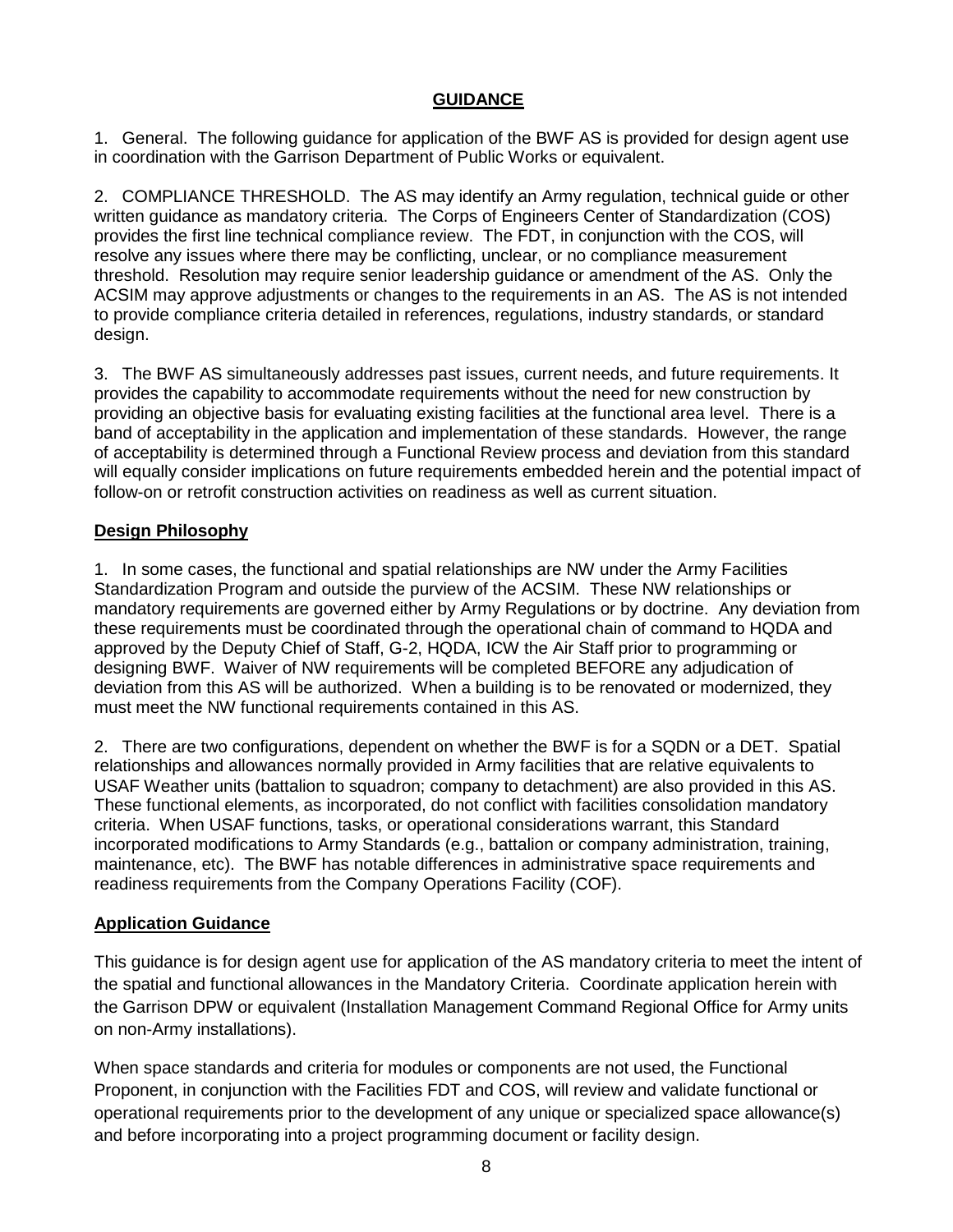- 1. Site Planning. A site close to the supported Army unit helps the SQDNs or DETs work to align closely and keep in regular communications with the units they support, attending the supported Army unit's operations meetings regularly. The site must support line-of-site to a stationary satellite. See guidance on antennas below.
- 2. Gross area of Facilities. Calculate Gross Area per AR 405-70 and DA PAM 405-45.
- 3. Command Group Offices. Provide secure video teleconferencing in the Command Conference Room. Provide overhead projection, NIPR / SIPR / secure voice connectivity and audio / visual control console constructed to meet SECRET requirements.
- 4. Private Offices. Additional private offices are acceptable without waiver based on unit specific mission, provided GSF does not exceed Programmed Amount (PA).
- 5. Semi-Private Offices. Semi-private offices are shared offices designed for two personnel and that provide acoustic isolation from other offices. Locate the Flight Commander / NCOIC semi-private offices directly adjacent to their reporting flight's Open Office area.
- 6. Open Office, General Purpose Workstation. The Open Office Work Area is composed of GP Workstations. Do not program office space for those positions in the SQDNs and DETs permanently allocated to support operations at the airfield.
- 7. Organizational Classrooms. Fifteen SIPR drops allow an entire flight or team to train together before deployment. Provide appropriate lock for SIPR use on Training Room door.
- 8. SIPR Café with COMSEC Storage and Secure File Storage. Locate COMSEC Storage in the SIPR Café. Locate Secure File Storage in the SIPR Café. The COMSEC Storage and Secure File Storage NSF are additive to the SIPR Café NSF.
- 9. File Storage. File storage is an added allocation to the workstations in the open areas. It does not need to be enclosed or specifically delineated.
- 10. GP Storage. This room may be lockable with GP locking devices but will not be used as a substitute classified storage area.
- 11. Break Room. The break room requires close proximity to admin spaces.
- 12. Printer / Copier Space. Provide a printer / copier area for each 25 people in Open Office areas.
- 13. Shower Rooms. USAF weather units require sufficient showers for 100% of SQDN or DET personnel to shower after physical training within a period of 45 minutes.
- 14. Battlefield Airman Management System (BAMS) Lockers. The lockers support the equipment issued to each Airman. BAMS is analogous to TA-50.
- 15. Multi-Purpose Area. The multi-purpose space for the TMQ-53 requires swing space above the ten (10) foot height of the TMQ-53 for setup and maintenance procedures. Multi-purpose space is used also as meeting / training space when the SQDN or DET requires an 'all hands' meeting, and other SQDN or DET missions.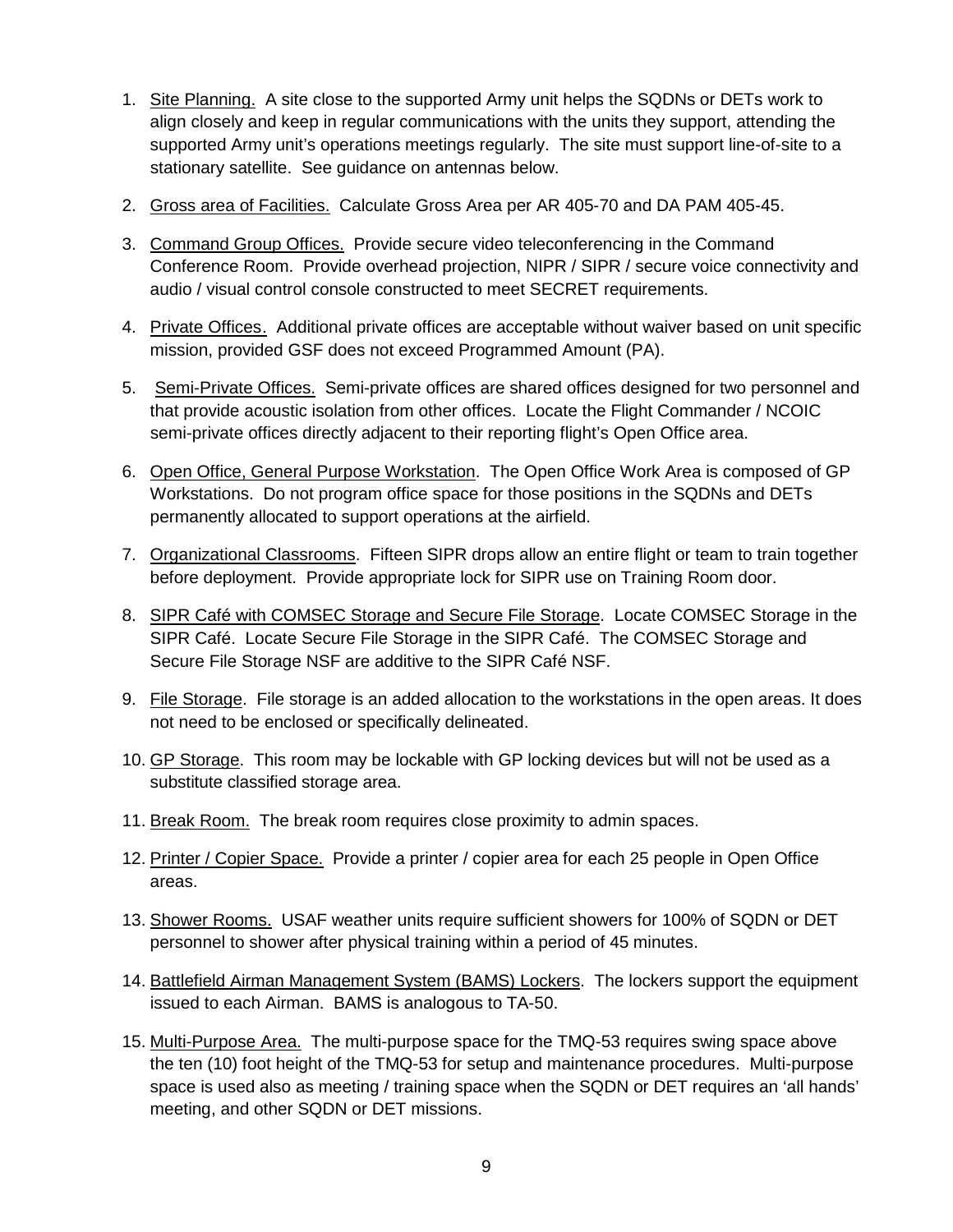- 16. Non-Sensitive Secure Storage. There are five (5) equipment containers per TMQ-53 set. SQDNs have up to 14 TMQ-53s. DETs have up to eight (8) TMQ-53s. Provide appropriate level of security for command-accountable equipment.
- 17. Unit Equipment Storage. Unit Equipment Storage includes Modified Table of Organization & Equipment (MTOE) items plus CTA items such as tentage and other field equipment.
- 18. Telecommunications. Locate telecommunications lines underground from the installation's telecommunications system to the main distribution equipment located in the telecommunications equipment room.
	- Provide telecommunications outlets in accordance with I3A technical guide.
	- Provide data outlets per the I3A technical guide based on functional purpose of the various spaces with the facility as modified by user special operational requirements.
	- Provide Secret Internet Protocol Routing Network (SIPRNET) access, installed in accordance with provisions of Technical Guide for the Integration of SIPRNET.
- 19. Exterior Training Area. The Anti-Terrorism / Force Protection (ATFP) setback area in front of the building is a possible TMQ-53 training area. Provide the space within 200 feet of the organizational classroom for operational purposes.
- 20. Antennae Platform. Verify positioning with unit based on satellite direction. No roof mounting of antennae.
- 21. Tactical Vehicle Secure Parking. Field maintenance support is the responsibility of the supported Army unit. Provide parking space for vehicles on long-term dispatch.
- 22. Helium Storage. This is a SQDN-level requirement. The requirement is for an outdoor, securable cage adjacent to the BWF.

### **REFERENCE CRITERIA**

REFERENCES: Use latest editions of the following criteria for the design of the BWF:

- Americans with Disabilities Act and Architectural Barriers Act Accessibility Guidelines
- AR 405-70, Utilization of Real Property
- AR 420-1, Army Facilities Management
- ASHRAE 189.1, Standard for the Design of High-Performance Green Buildings
- ER 1110-3-113, Engineering and Design, Department of the Army Facilities Standardization Program
- ETL 1110-3-491, Sustainable Design for Military Facilities
- UFC 1-200-01, General Building Requirements
- UFC 3-600-01, Design: Fire Protection Engineering for Facilities
- UFC 4-010-01, DoD Minimum Antiterrorism Standards for Buildings
- UFC4-023-03, Security Engineering: Design to Resist Progressive Collapse
- USAISEC Technical Guide for Installation Information Infrastructure Architecture (I3A)